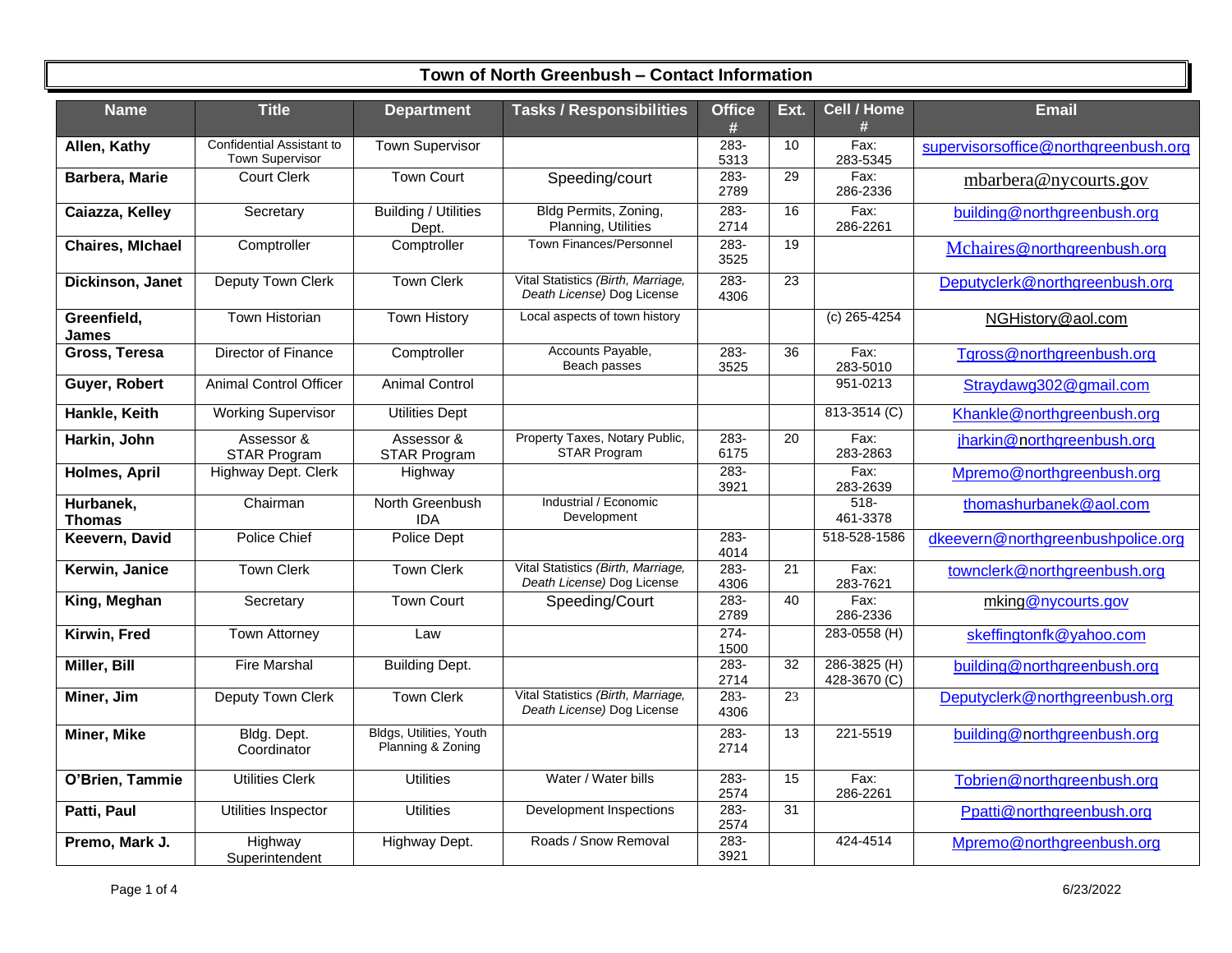| Quinn, Erica                | Director of Finance           | Comptroller          |                              | 283-<br>3525 | 33 |                              | equinn@northgreenbush.org    |
|-----------------------------|-------------------------------|----------------------|------------------------------|--------------|----|------------------------------|------------------------------|
| <b>Reo, Carrie</b>          | <b>Confidential Assistant</b> | Police Dept.         |                              | 283-4014     | 27 |                              | creo@northgreebushpolice.org |
| Rockwell,<br><b>Charles</b> | Court Officer                 | <b>Town Court</b>    |                              | 283-<br>6615 |    | 283-0239 (H)<br>441-2327 (C) | Crockwells40@gmail.com       |
| <b>Rubino, Patty</b>        | Assessor's Clerk              | Assessor             | Property Taxes, STAR Program | 283-<br>6175 | 30 | Fax:<br>283-7863             | prubino@northgreenbush.org   |
| <b>Westfall, Eric</b>       | Town Engineer                 | <b>Building Dept</b> |                              | 283-<br>2714 | 14 |                              | Ewestfall@northgreenbush.org |

| <b>Direct Lines</b><br>(Dept. / Office) | Phone#   | Fax#     |
|-----------------------------------------|----------|----------|
| <b>Assessor</b>                         | 283-6175 | 283-7863 |
| <b>Building Dept.</b>                   | 283-2714 | 286-2261 |
| <b>Building Dept. #2</b>                | 283-7741 |          |
| Comptroller                             | 283-3525 | 283-5010 |
| Fire District #1                        |          |          |
| •Defreestville Fire Dept                | 286-3612 |          |
| •Wynantskill Fire Dept                  | 283-5506 |          |
| <b>Highway Dept.</b>                    | 283-3921 | 283-2639 |
| <b>Historian</b>                        | 283-5313 |          |
|                                         | X37      |          |
| Library                                 | 283-0303 |          |
| N. Greenbush Ambulance                  | 283-5511 | 283-7781 |
| Police Dept.                            | 283-6006 | 283-2859 |
| <b>Summer Camp Office</b>               | 283-8807 |          |
| <b>Town Beach</b>                       | 283-8807 |          |
| <b>Town Clerk</b>                       | 283-4306 | 283-7621 |
| Town Clerk #2                           | 283-7710 |          |
| <b>Town Court</b>                       | 283-2789 | 286-2336 |
| Town Court #2                           | 283-4639 |          |
| <b>Town Library</b>                     | 283-0303 |          |
| <b>Town Supervisor</b>                  | 283-5313 | 283-5345 |
|                                         | X11      |          |
| Utilities, Water, Sewer                 | 283-2574 | 286-2261 |
| Youth                                   | 283-2795 |          |
|                                         |          |          |

| <b>School District</b><br><b>Tax Collectors</b> | <b>School District</b>         | Phone #      |
|-------------------------------------------------|--------------------------------|--------------|
| <b>Phillips, Yvonne</b>                         | <b>Averill Park</b>            | 674-7085     |
| Caska, Cecelia                                  | East Greenbush                 | 207-2542     |
| Durivage, Pat                                   | <b>Little Red School House</b> | 283-2483     |
|                                                 | (N. Greenbush)                 |              |
| <b>Fitzgerald, Denise</b>                       | Wynantskill                    | 283-4600 X13 |

| <b>Town Tax Collector /</b><br><b>Receiver</b> |                             | Phone #      |
|------------------------------------------------|-----------------------------|--------------|
| <b>McGrath, Thomas</b>                         | TMcGrath@northgreenbush.org | 518-209-7506 |
|                                                |                             |              |

| <b>Courts</b>       |              | <b>E-Mail</b>        |
|---------------------|--------------|----------------------|
| <b>Kathryn Dell</b> | Town Justice | ksdell@nycourts.gov  |
| <b>George Burke</b> | Town Justice | gbburke@nycourts.gov |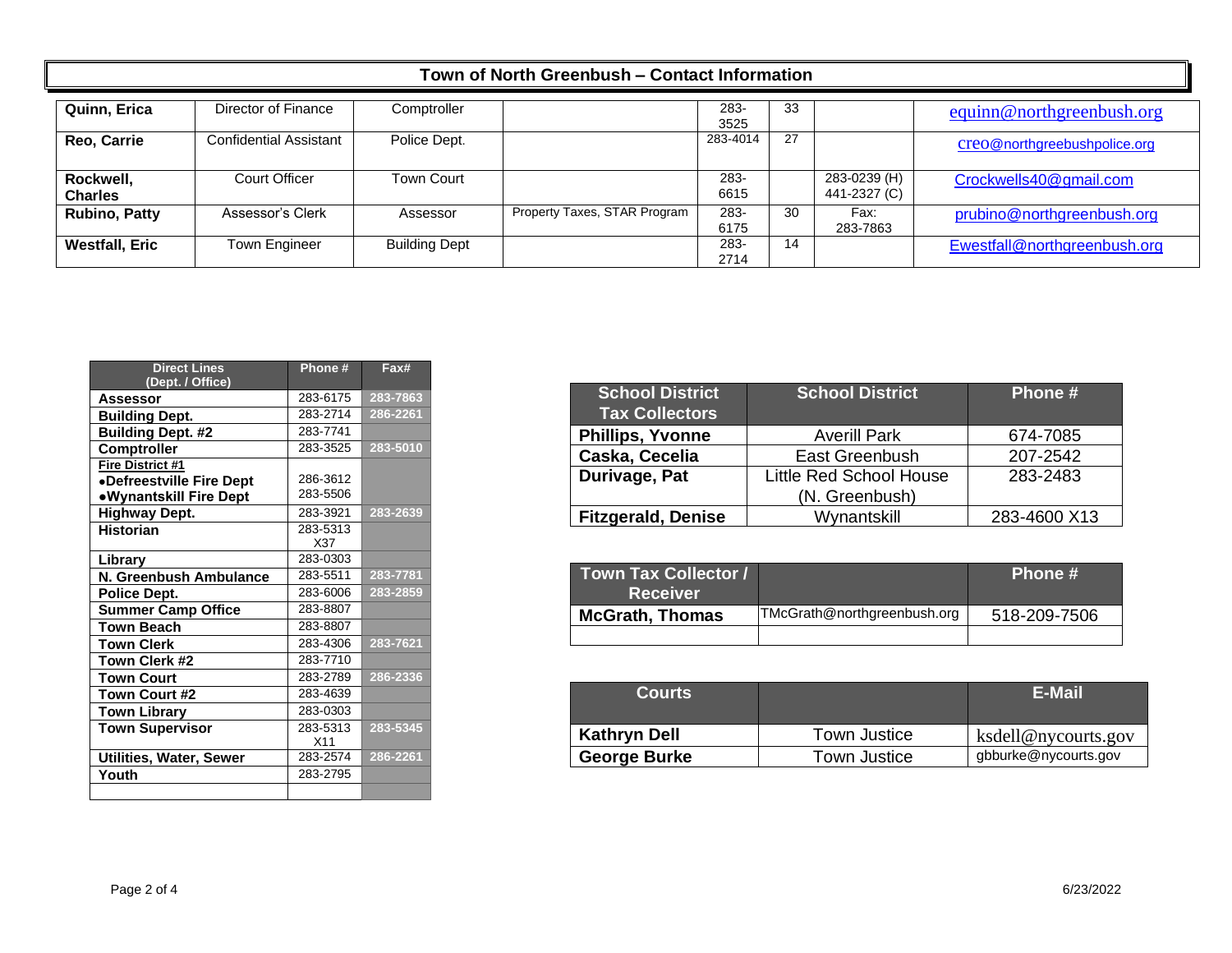| <b>Town Board Members</b> | Title(s)                 | Phone #s         | <b>Emails</b>               |
|---------------------------|--------------------------|------------------|-----------------------------|
| Bott, Joseph              | <b>Town Supervisor</b>   | 518-505-4366 (C) | jbott@northgreenbush.org    |
|                           |                          | 518-286-1629 (H) |                             |
| Hoffman, Kelly            | Deputy Town              | 518-283-8286 (H) | Khoffman@northgreenbush.org |
|                           | Supervisor               | 518-857-0171 (C) |                             |
| Gordon, James             | Town Board Member        | 518-365-2270 (C) | Jim.gordon.ng@gmail.com     |
| Rogers, Jack              | <b>Town Board Member</b> | 518-857-0424 (C) | Jrogers@northgreenbush.org  |
| Merola, Jessica           | <b>Town Board Member</b> | 518-330-2405 (C) | Jmerola816@gmail.com        |

| <b>Planning Board</b> | Title(s)                        | <b>Phone</b>    | <b>Email</b>                |
|-----------------------|---------------------------------|-----------------|-----------------------------|
| Lacivita, Mark        | Chairman                        | 283-1078 (H)    | Mark4209@outlook.com        |
|                       |                                 | 527-0409 (C)    |                             |
| Ahern, Mark           | Board member                    | 369-6879 (C)    | patahern49@gmail.com        |
| Foley, Mary Jude      | Board member                    | 283-4670 (H)    | glassnwood@hotmail.com      |
| Kirk, Steve           | Board member                    | 441-7024 (C);   | steve@dbsplanning.com       |
|                       |                                 | 283-3507 (H)    |                             |
| <b>Wilson, David</b>  | Board member                    | 858-7653(C)     | dpwilson@nycap.rr.com       |
| <b>Miner Michael</b>  | Board staff                     | 283-2714 (O)    | building@northgreenbush.org |
| Silverman, Ian        | Planning Board Attorney         | 518-727-6743(C) | lansilvermanlaw@gmail.com   |
| Hanlon, Leanne M.     | <b>Planning Board Secretary</b> | 283-8038 (H)    | hanlol@rpi.edu              |

| <b>Zoning Board</b>       | Title(s)                     | Phone #s         | <b>Email</b>                 |
|---------------------------|------------------------------|------------------|------------------------------|
| French, Richard           | Chairman                     | 283-5694 (H)     | frenchr09@icloud.com         |
|                           |                              | 730-8445 (C)     |                              |
| <b>Cruccetti, Tony</b>    | Board member                 | 518-229-2903     | Tusch22@yahoo.com            |
| Masone, Mike              | Board member                 | 518-428-8670     | Mmasone@nycap.rr.com         |
| <b>Greg DeJulio</b>       | Board member                 | 518-423-0785     | Serejosh37@aol.com           |
| <b>Germinerio, Louise</b> | Board member                 | 283-8038 (H)     | Louise.germinerio@wcb.ny.gov |
|                           | 423-4660 (C)                 | 276-8527 (W)     |                              |
| Kolakowski, Al            | <b>Zoning Board Attorney</b> | 518-925-6649 (C) | Lawis1@nycap.rr.com          |
|                           |                              |                  |                              |
| Miner, Michael            | Board staff                  | 283-2714         | building@northgreenbush.org  |